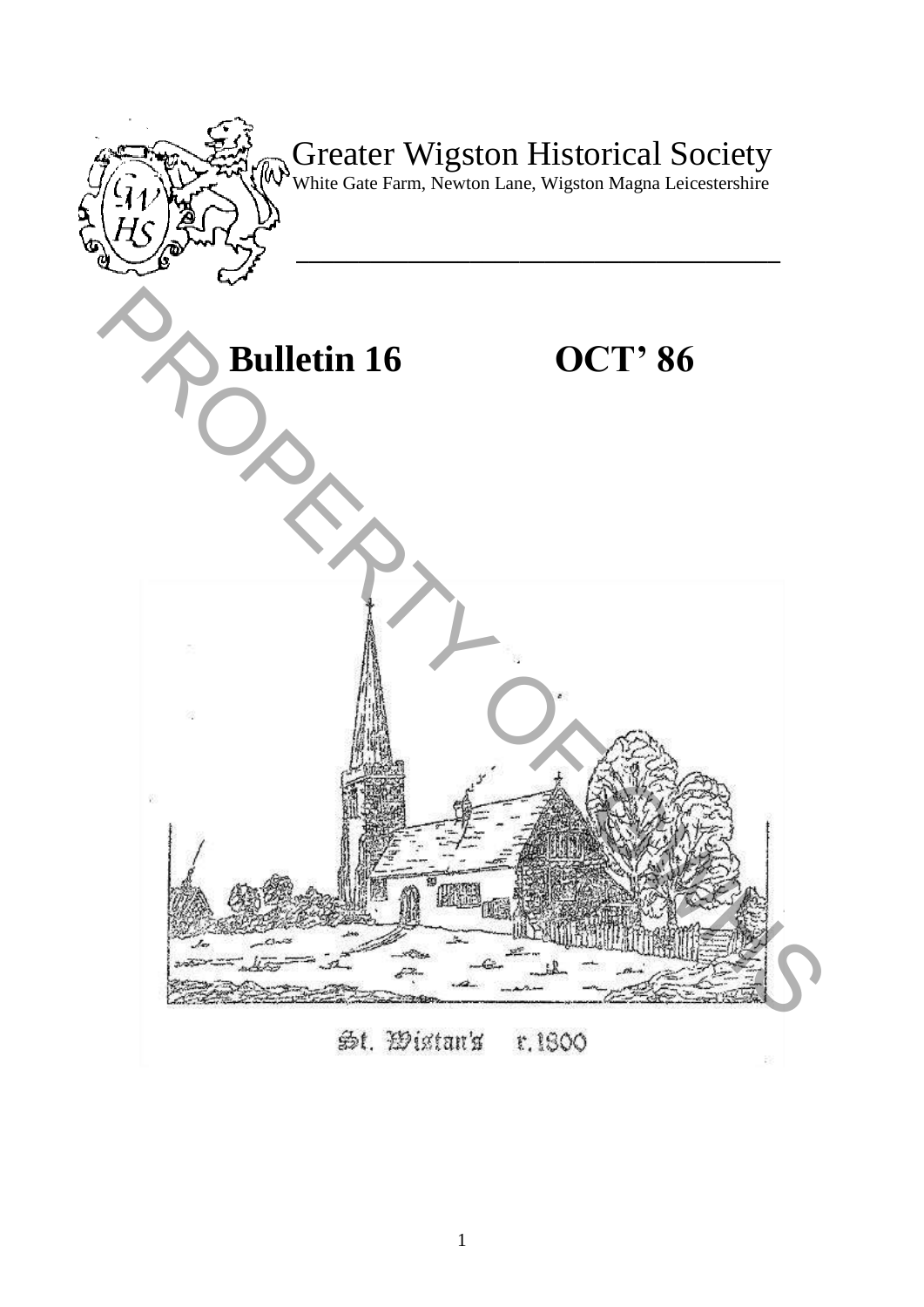#### **NOTICES … NOTICES … NOTICES … NOTICES … NOTICES**

#### **PROGRAMME**

Our winter meetings will be held on the third Wednesday of the month in the Committee Room of Wigston Liberal Club, on Bull Head Street. Meetings start at 7.30pm

**Wednesday 15th October 1986**  "Wigston of Old" Slide show by Bill Ward

### **Thursday 19th November 1986 (Note Change of Date)**

"Development of Church Architecture in Leicestershire" Slide Show and Talk by Ian Varey.

## **Wednesday 17th December 1986**

"Christmas Evening" Our third Christmas Social

## **Wednesday 21st January 1987**

"Bygone Leicestershire on Film" Film show and talk by Rob Foxon.

**Wednesday 18th February 1987**  "A.G.M. and Workshop Evening"

#### **Wednesday 18th March 1987**

"Combined meeting with Wigston Civic Society" Details yet to be finalized……

\*\*\*\*\*\*\*\*\*\*\*\*\*\*\*\*\*\*\*\*\*\*\*\*\*\*\*\*\*\*\*\*\*\*\*\*\*\*\*\*\*\*\*\*\*\*\*\*\*\*\*\*\*\*\*\*\*\*\*\*\*\*\*\*\*\*\*\*\*

#### **MEMBERSHIP / SUBSCRIPTIONS**

New members are always welcome…. Just come along to any of the meetings and make yourself known.

The subscription is £2 a year, or £1 for O.A.P.'s and those under 18 years of age. The treasurer Mr. Brian Bilson of 23 Thirlemere Road, Wigston is able to sort out membership enquiries and receive subscriptions. Wirgton of Od<sup>2</sup><br>
Slide show by Bill Ward<br>
Thursday 19<sup>th</sup> November 1986 (Note Change of Date)<br>
"Development of Church Architecture in Leicestershire"<br>
Slide Show and Talk by Ian Varey.<br>
Wednesday 18<sup>th</sup> Development - 198

\*\*\*\*\*\*\*\*\*\*\*\*\*\*\*\*\*\*\*\*\*\*\*\*\*\*\*\*\*\*\*\*\*\*\*\*\*\*\*\*\*\*\*\*\*\*\*\*\*\*\*\*\*\*\*\*\*\*\*\*\*\*\*\*\*\*\*\*\*

Editor"s Note

The publishing dates for the Bulletin are the  $1<sup>st</sup>$  Feb,  $1<sup>st</sup>$  June and  $1<sup>st</sup>$  Oct. Please let the Editor have articles three clear weeks before those dates. Editor.. Ian Varey, 150 Welford Road, Wigston, Leicestershire

\*\*\*\*\*\*\*\*\*\*\*\*\*\*\*\*\*\*\*\*\*\*\*\*\*\*\*\*\*\*\*\*\*\*\*\*\*\*\*\*\*\*\*\*\*\*\*\*\*\*\*\*\*\*\*\*\*\*\*\*\*\*\*\*\*\*\*\*\*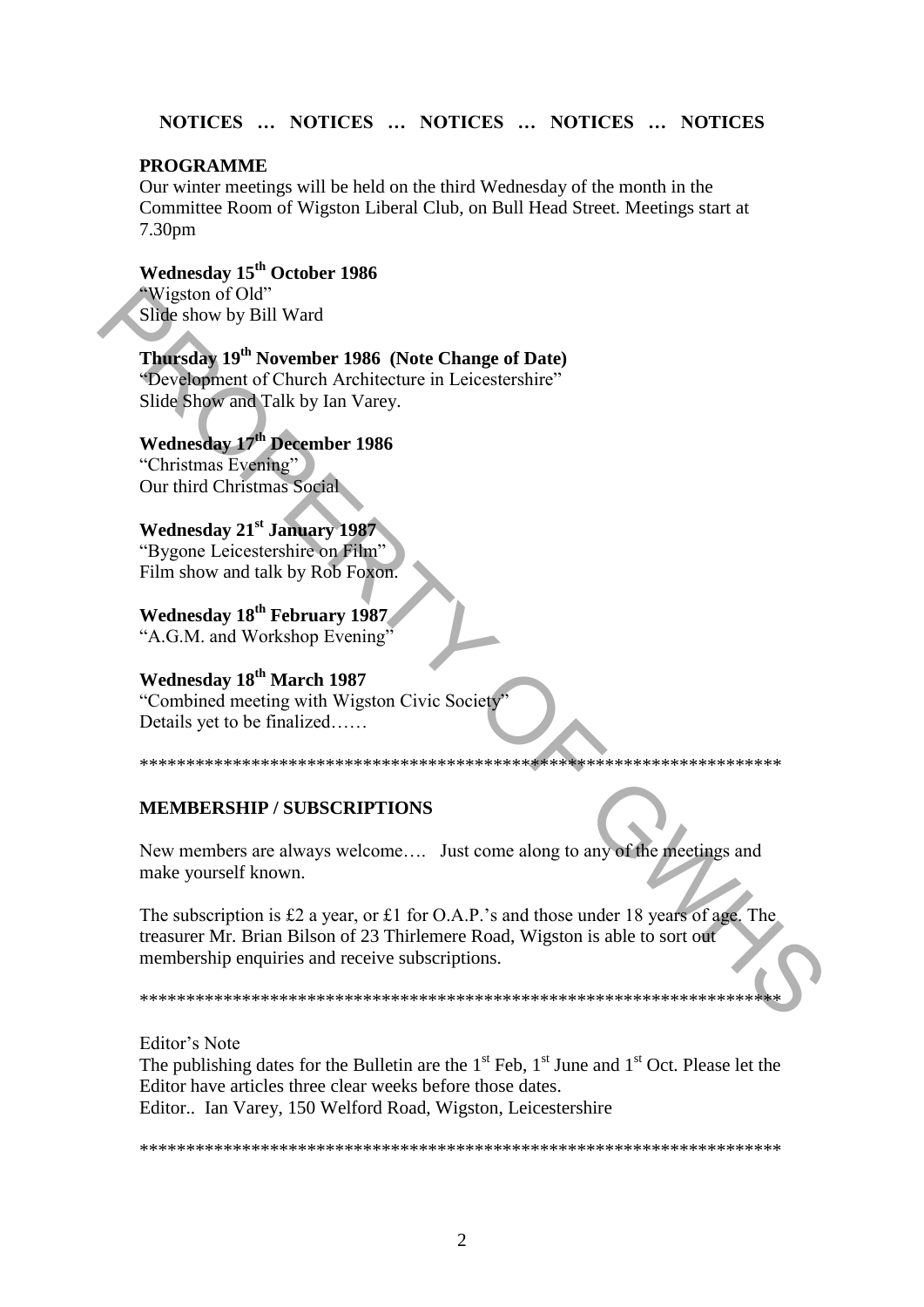#### **MEETING OF THE GWHS AT WIGSTON LIBERAL CLUB 17/9/86 7.30pm**

Some thirty members were present, also Mrs Gulliver, Secretary of the Wigston Civic Society. Ian Varey was in the Chair.

The meeting was called to discuss the imminent sale of the Master Hosier"s House and Workshop on Bushloe End, Wigston.

The meeting opened by discussing the situation as it stands at the moment.

The property is available for purchase before it goes onto the open market. A time factor is involved but no specific date has been set! The asking price is £55,000 but the property is in need of repair, especially the roof and upper floors. If it can be acquired the additional funds would be needed before it could be opened as a Museum of Frameknitting.

The Leicestershire Museum Service has been approached but they have no funds available to help with our purchase price.

So far Duncan Lucas has started circulating businesses and other likely sources for donations and pledges of support. This letter was read out to the meeting and a copy was placed in the minutes.

After some discussion among members as to the importance of this building and its potential, the chairman asked if the Society was prepared to commit itself to the project. That is trying to acquire the property along with other interested bodies and giving our whole hearted support to raising money to such ends. The proposal was passed unanimously.

There then ensued a "think tank" organizations or individuals who might be asked for being and not going public at this time… a) for fear of losing the building on the open market, b) to prevent vandalism which is a major problem.

donations or help. Emphasis was placed on keeping the project low key for the time<br>being and not going public at this time... a) for fear of losing the building on the open<br>market, b) to prevent vandalism which is a major Possible contacts… Leicester Historic Fund Hosiery Union Hosiery Manu. Association National Heritage Fund Frameknitters Livery Comp. London E.M. Tourist Board Architectural Historical Fund, 17 Carlton House Terrace?? Fludes of Hinckley … Charity Trust Sketchleys PLC Sainsburys PLC Co-Op Wolsey Pecks Roy Kemp family Ellis family H W Donnisthorpe Contact the following and ask for further suggestions…. Dr. P Boylan Leics. Museums Dr. M Palmer Leics. Industrial History Society Ruddington Museum Notts. The meeting opened by discussing the situation as it stands at the moment.<br>
The property is avvaliable for purchase before it goes onto the open market. A time<br>
faster is hyodyed but no specific date has been set! The ask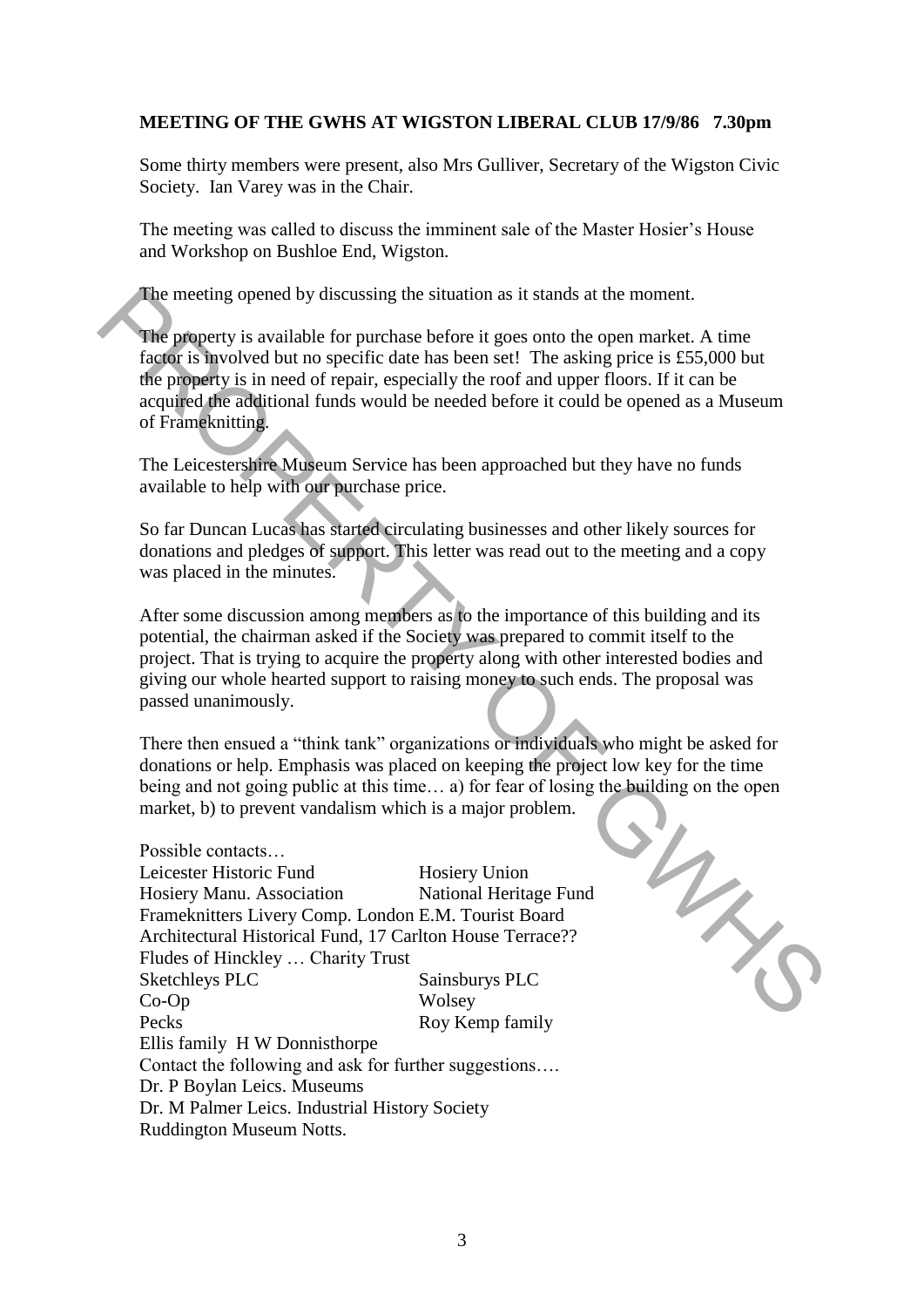Oadby and Wigston Council, Policy and Resources committee have already discussed in a preliminary was this matter and have asked John Burton to look into this matter and report back.

It was resolved that the Society should write to John Burton asking that the officers of the various societies meet with him at the earliest opportunity.

Some discussion followed about ownership on acquisition… a Charitable Trust seems the most like possibility. Repairs, upkeep, maintenance, public safety were all briefly mentioned. It was agreed that this was vital but some way in the future at the moment.

Other suggestions then followed where help may be obtained…. Russell Bott – Leicester Textile Society Firms on the Wigston Industrial Estates eg Brookes, Spillers Stephenson"s of Ambergate Derbyshire Dr Hoskins should be informed and asked for the use of his name Wigston"s Foundation Charities …. Educational Use. Wyggeston Hospital Trust the most like possibility. Repairs, upkeen, maintenance, public safety were all briefly<br>mentioned. It was agreed that this was vital but some way in the future at the moment.<br>
Other suggestions then followed where help ma

It was then suggested that Duncan"s Front Letter should exclude the price of the property or increase the figure to include repairs and alterations to a Museum.

Bill Ward asked that the minutes record that some members of the Carter family were present and that their enthusiasm for the project was much appreciated. The rest of the meeting readily agreed with this point of view.

If it became necessary members were then asked if they would support the project financially. The meeting was heartened by the way, most readily said that they would. The view was also expressed that if we had to go public many other Wigston inhabitants would probably support us as well.

There being little else that could be done now, it was agreed that the officers of the Society be given authority to write to or meet anyone who might be able to help or give donations and that a meeting should be called before the monthly Oct meeting if it became necessary. The meeting then closed at 9.15pm.

# \*\*\*\*\*\*\*\*\*\*\*\*\*\*\*\*\*\*\*\*\*\*\*\*\*\*\*\*\*\*\*\*\*\*\*\*\*\*\*\*\*\*\*\*\*\*\*\*\*\*\*\*\*\*\*\*\*\*\*\*\*\*\*\*\*\*\*\*\*

# **NOTES ON THE FIRST WIGSTON SCHOOLS**

At a meeting of the Churchwardens of Wigston in 1618, the decision was taken to set aside, from the Poor Stock, the sum of £14. "the interest there of to pay for the poor children"s learning forever" This was the beginning of the Free School Money, the annual interest going towards the payment of the School Master. What was the Free School they had in mind, and where it was held?

Since Henry VIII"s time the village had been known as Wigston Two Steeples. Both churches had been kept in reasonable repair until the mid  $16<sup>th</sup>$  century, when St. Wistan"s fell into disuse.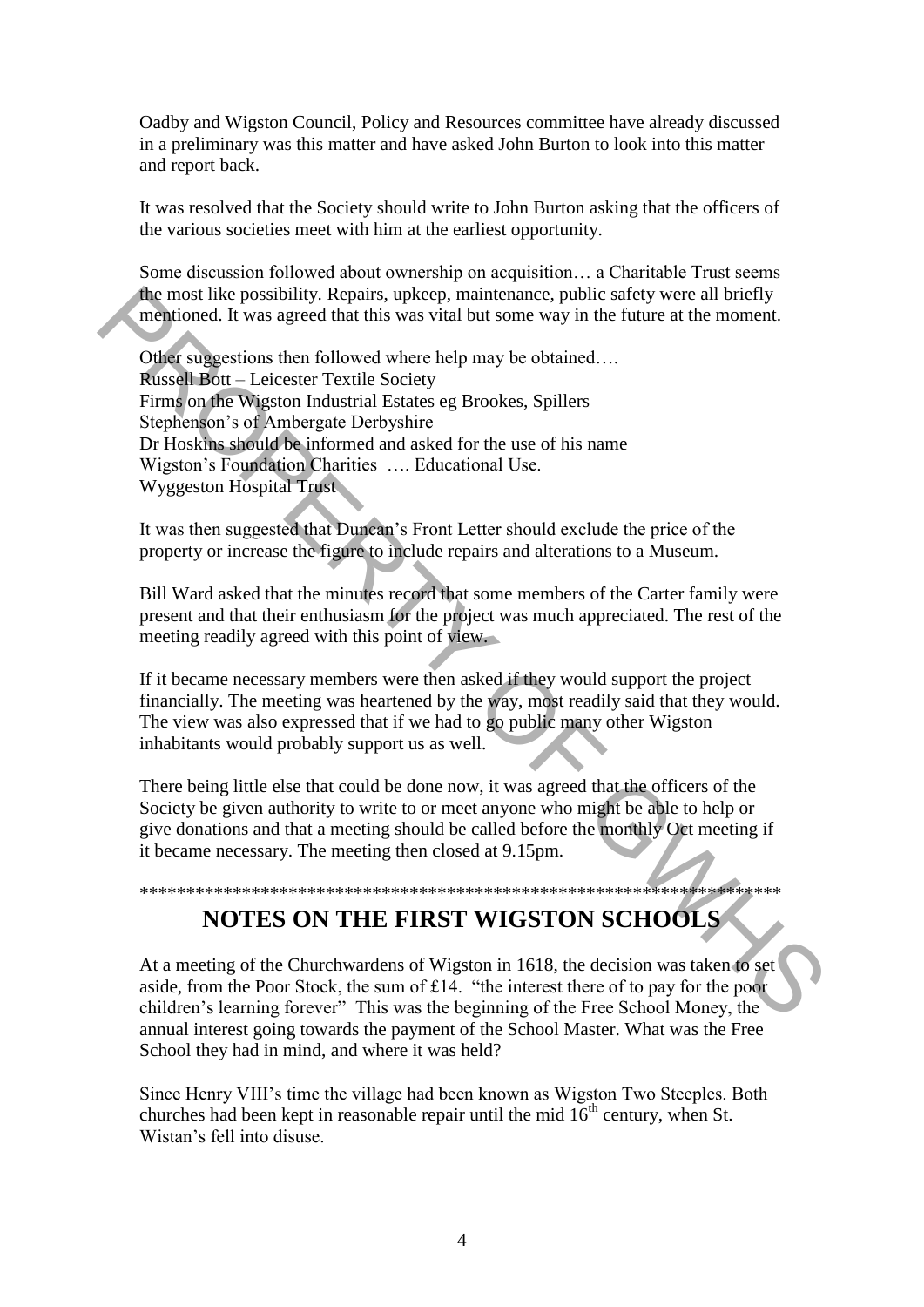Why this came about is not known for sure, but it may be as a result of the Act of 1547 ….. suppressing Chantry. The doubt arises as St. Wistan"s was not founded as a Chantry, but it was of course a chapel dependent upon mother church of All Saints.

The demise of St. Wistan"s continued in the reign of Edward V1 when the chalice and ornaments were sold. The church did come back into use, for the short reign of Catholic Mary, but no more services were held after 1577.

A school was in being in the disused nave of St Wistan"s by the early 1580"s. We know this because of some evidence given at the Archdeaconry of Leicester Court Proceedings in 1633. At this enquiry, Sir William Faunt, Squire of Foston, stated that he had gone to school at St Wistan's 47 to 50 years before ... this gives us a date in the early 1580's.

The same witness, also, told how his schoolmaster had once given him part of an hour glass, broken by a drunkard who had entered the church. The other half the schoolmaster gave to a girl pupil, one of Hall"s daughters. Here is proof that girls as well as boys were taught at the school at this time.

Not only the children of the wealthy attended the school. In his will, dated  $10<sup>th</sup>$  July 1583, an ordinary cottager, John Browne, left twenty shillings to his son Francis stating that he wanted him to remain at school until he could read and write.

The schoolmasters, from at least 1632, were the vicars, with young scholars, just down from the universities, as assistants. A vicar or curate could not teach without a license from the Bishop (the Bishop of Lincoln in those days). To get a license one had to subscribe to the Oath of Supremacy, imposed by Queen Elizabeth I on "all schoolmasters and public and private teachers of children". There are books of these subscriptions to the oath, and they give us an idea of the numbers of schools and the teachers and their qualifications. According to the Canons of 1604 issued from the Archdeaconry of Leicester, they had to give details of where the master intended to teach. England had, of course, become Protestant under Queen Elizabeth and to keep it so, no instruments were more effective than its schools. The signing of the Oath showed that the schoolmaster recognized the supremacy of the Queen in church matters. Neoholy was in being in the distact navor of SR Wistan's by the carly of Science scheme in the active constrained to the property of Eleiester Court Recogning in 1633. At this equitry, Sir William Faunt, Squire of Foston,

Some of the names of the Wigston schoolmasters have come down to us from Subscription Books …1632. Stephen Pack of Knossington subscribed as schoolmasters. As did Zachery Burrough in 1634 / 35, he had a B.A. degree from Magdalen, he was also the vicar. In 1662 Thomas Johnson subscribed to keep a private school "chiefly for parties" that is the smaller children.

Humphrey Evans subscribed in 1663 to keep a petty school, "within the church deer" …. Presumably the church porch of All Saints, the main school being in St. Wistan"s.

The main subjects taught were reading and writing some arithmetic and probably Latin as well which was still the main language of the academic world at that time.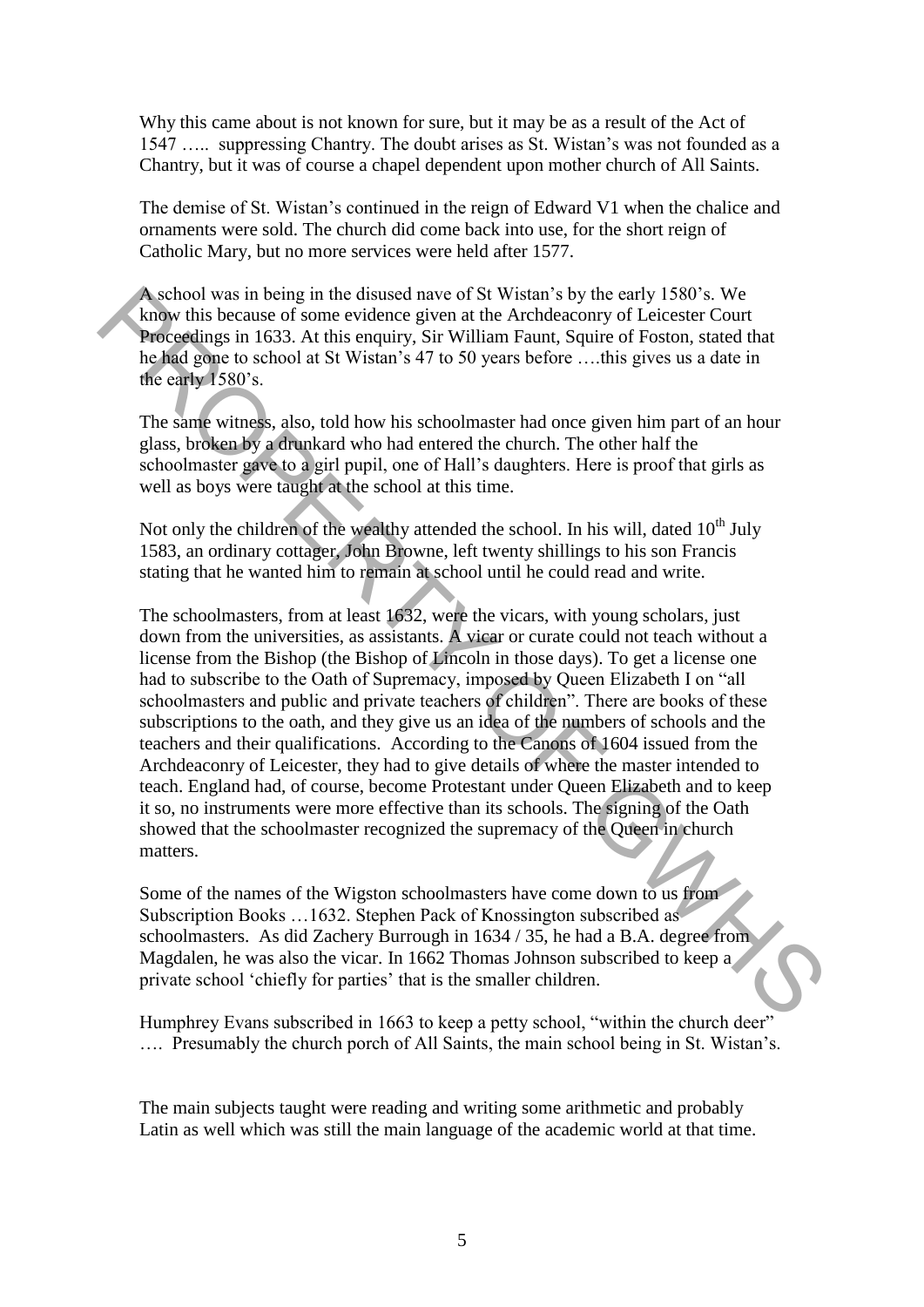Wigston in the last quarter of the  $16<sup>th</sup>$  century was an expanding and prosperous place. There were about eighty families in 1563, according to the Lincoln Diocese Return, and this increased to between 120 and 130 households in 1603. As part of the rising standard of living came the demand for education. This was especially so among the many freeholders who might send a son into the church or commerce and so created a local demand for the tree 'R's and Latin.

No records have been found showing that boys went straight from Wigston Free School to Cambridge, though lists do exist of entrants from Leicestershire schools to five of the colleges. The picture is therefore not complete. However, it is not too fanciful to imagine that a pupil might have begun his education in Wigston and then progressed to a larger school say in Leicester or Market Harborough, and so on to Cambridge or Oxford.

John Dand, for example, who was head of the Free School at Kibworth for thirty years, was educated at Oakham and St. John"s Cambridge. But he was a native of Wigston and it is probable that he started his education at the school held in the nave of St. Wistan"s Church, Wigston.

There is evidence of other small schools in Wigston that emerged and disappeared in the  $18<sup>th</sup>$  century  $\dots$  it was a great period for Charitable Schools. In 1755, for example, Henry Clarke endowed a school for twelve girls at Wigston, with a sum which would bring in an income of £5.

Father Green hints at two other mysterious schools, about which no one has yet unearthed the facts! On a will there is the mention of a Freeschool Lane … Not the one in Leicester …but at Wigston Fields, roughly on the site of the present Granville Road. Again a mysterious Lady Wyndham Hanmer, whose solicitors were in Fleet Street London, endowed money for a school in Wigston.

Writing in 1807, John Nichols, in his History of Leicestershire, says of St. Wistan"s … "The east end of it is used as a school house, the other parts for the master"s house, fuel store, barn and stables." On page 386 of Volume IV, he includes a plate showing the adapted church, with square headed windows in place of the Gothic arches, and a chimney mid way along the roof. Shool to Cambridge, though lists do exist of entrants from Eicestershire achoobs from the columes. The picture is therefore not complete. However, it is not to functifate to magine that a pupil might have begun his educat

A National Society list of schools compiled in 1818, shows Wigston as having 90 pupils. It was quite a large school compared with surrounding villages, though one must remember that the village was quite industrialized by then, especially Frameknitting.

Of all the inhabitants who agreed to set aside the £14 as free school money in 1618, none was above the rank of yeoman farmer. Not only was money allocated for the parish school but also there was coal money, bread money and the "poore stock". They kept careful account of these funds. The records for the period 1663 -1718 survive. They used to be kept in the parish chest in All Saints Church, but now they are kept in the care of the Records Office. In Nichol"s History of Leicestershire he prints a list of the Parish Charities. Such a list used to hang in the Parish Church but is no longer there.